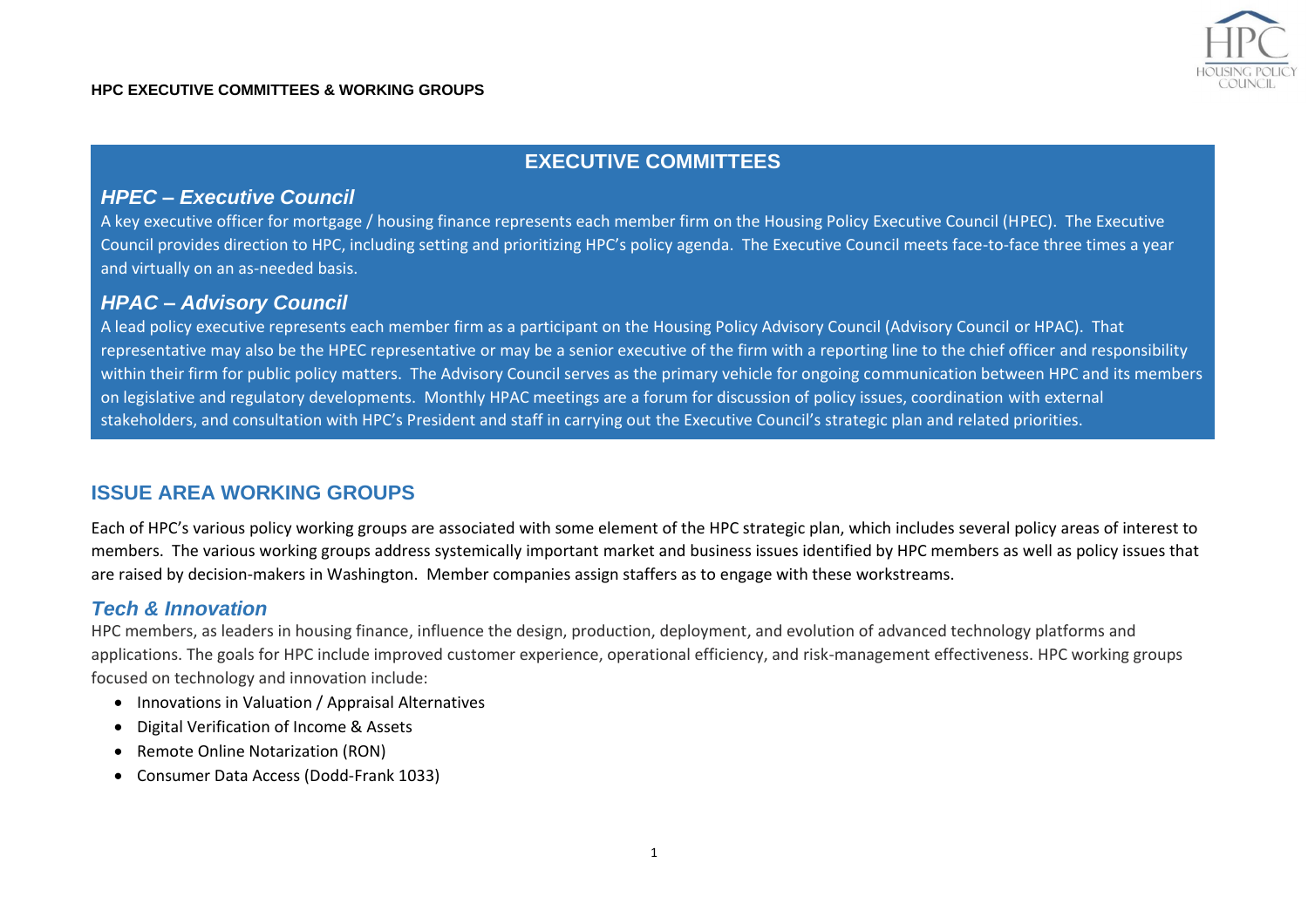

#### *GSE Role in the Housing Finance System*

The resolution of the GSE conservatorships has been elusive to-date, but policy discussion will continue. As critical stakeholders in the system, HPC members must stay attuned to proposals, be they legislative or regulatory, that affect the marketplace. Working groups focused on issues pertaining to housing finance reform include:

- Capital and Liquidity Standards
	- o FHFA and CSBS Independent Mortgage Bank (IMB) Standards
	- o GSE Capital Framework
	- o GSE Liquidity Standards
	- o GSE Resolution Plans
- Legislative Proposals for Fannie Mae, Freddie Mac, Federal Home Loan Banks
- Administrative Reform
	- o Data Democratization
	- o Credit Risk Transfer Expansions and Enhancements
	- o Common Securitization Solutions / Common Securitization Platform
	- o FHFA New Product Regulation

# *Government Housing Policy / Reform*

Government loan programs are critically important to reach the traditionally underserved populations, including Black and Hispanic homebuyers. Further, maintaining a strong partnership with the government agencies, to stay abreast of changes - origination, servicing, or enforcement-oriented. HPC manages several government agency working groups, including:

- Federal Housing Administration (FHA) Policy / FHACatalyst Technology
- Veterans Affairs (VA) Policy
- Servicemembers Affairs
- Ginnie Mae Policy / Ginnie Mae 2020 Technology Modernization